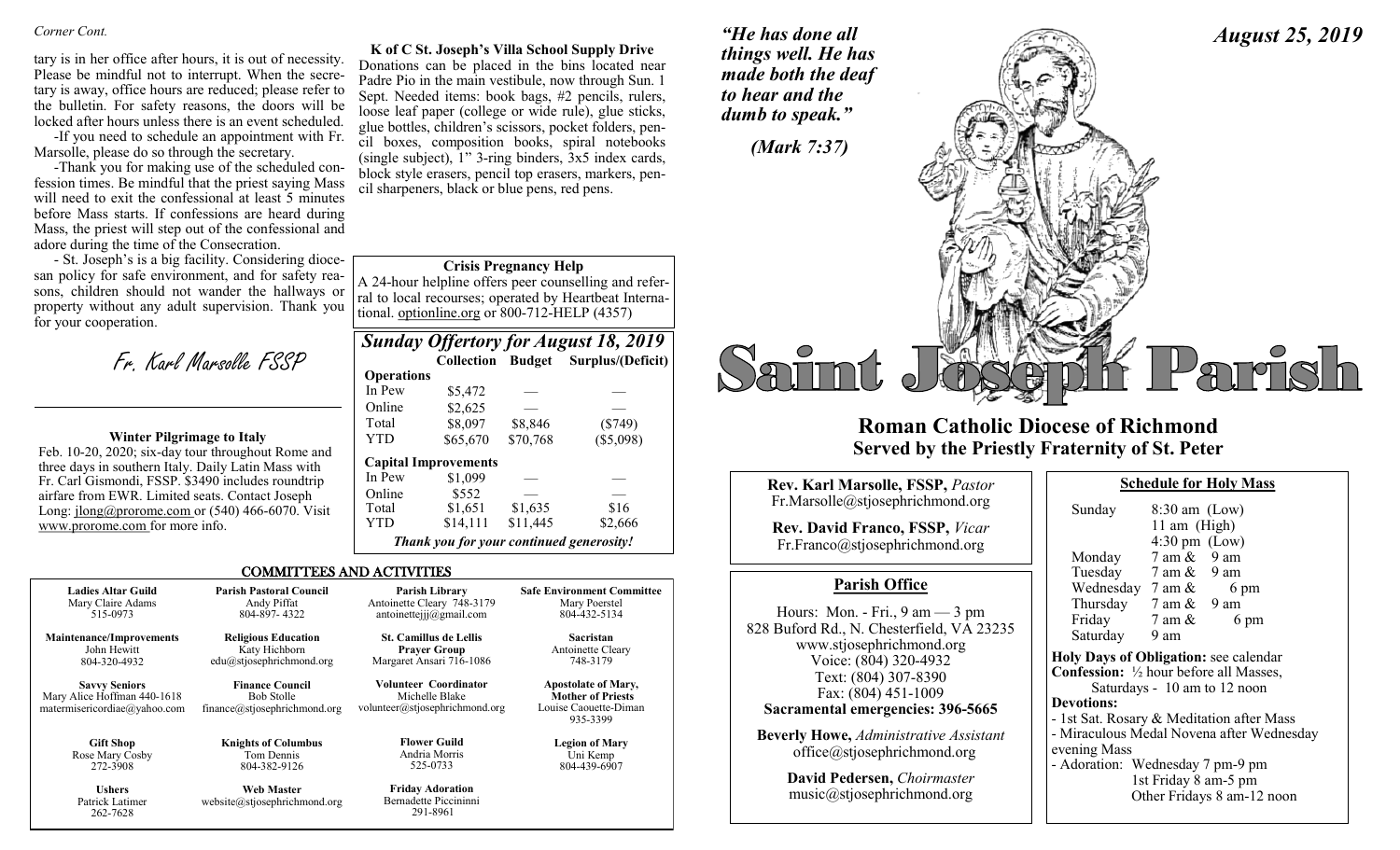#### **Eleventh Sunday After Pentecost August 25, 2019**

| MASS SCHEDULE -                                                        | <b>INTENTIONS — REQUESTED BY</b>                                                                  |                  |
|------------------------------------------------------------------------|---------------------------------------------------------------------------------------------------|------------------|
| Sun. August 25<br>11th Sunday<br><b>After Pentecost</b><br>(2nd Cl.)   | 8:30 am Pro Populo<br>11 am Victoria Sanctafamilia<br>4:30 pm Robert & Anita Gelles               | PJO<br>AG        |
| Mon. August 26<br>Feria (4th Cl.)                                      | 7 am Celebrant's Intention<br>9 am Warren & Cecilia<br>Klenk +                                    | <b>KCK</b>       |
| Tues. August 27<br>St. Joseph Calasance<br>(3rd Cl.)                   | 7 am Celebrant's Intention<br>9 am Roberto Villarroel +                                           | DV               |
| Wed. August 28<br>St. Augustine<br>(3rd Cl.)                           | 7 am Lydia Barias +<br>6 pm Paul Edward Gibson<br>Adoration 7 pm-9 pm                             | AP<br><b>RGG</b> |
| <b>Thurs. August 29</b><br>Beheading of St. John<br>Baptist (3rd Cl.)  | 7 am Dr. Hughes Melton +<br>9 am Mary Greer                                                       | JS<br><b>SU</b>  |
| Fri. August 30<br>St. Rose of Lima<br>(3rd Cl.)                        | 7 am Margaret Stacy<br>Adoration from 8 am-12 noon<br>6 pm Kathleen Edwards                       | <b>KS</b><br>LB  |
| Sat. August 31<br>St. Raymond Nonnatus<br>(3rd Cl.)                    | 9 am Ted & Virginia Dickson                                                                       | TD               |
| Sun. September 1<br>12th Sunday<br><b>After Pentecost</b><br>(2nd Cl.) | 8:30 am Maria Liberatore<br>11 am Pro Populo<br>4:30 pm Celebrant's Intention                     | ML               |
| Mon. September 2<br>St. Stephen of<br>Hungary (3rd Cl.)                | 7 am Celebrant's Intention<br>9 am Frs. Marsolle & Franco                                         | TD               |
| Tues. September 3<br>St. Pius X (3rd Cl.)                              | 7 am Celebrant's Intention<br>9 am Edward Allen Bratt +                                           | MD               |
| Wed. September 4<br>Feria (4th Cl.)                                    | 7 am Private Intention<br>6 pm Austin & Andrew Carroll<br>Adoration 7 pm-9 pm                     | EΒ<br>AJ         |
| Thurs. September 5<br>St. Lawrence<br>Justinian (3rd Cl.)              | 7 am Fr. Don Lemay<br>9 am Anna & Emilio Daria +                                                  | EG<br>LD         |
| Fri. September 6<br>Feria (4th Cl.)                                    | 7 am Antonio Rios &<br>Corazon M. Rios Sr.<br>Adoration from 8 am-5 pm<br>6 pm Paul Edward Gibson | PW<br>RGG        |
| <b>Sat. September 7</b><br>Saturday of Our Lady<br>(4th Cl.)           | 9 am Francis Rivera                                                                               | JM               |

#### **Prayer Intentions**

Ken Diman, Mia Carden, Brian Cahill, Catharine Palm, John Osborne, Michael Osborne, DJ Wanting, Monique Diman, Clarence Proffitt, Connie Hoffman, Margaret Stacy, Joyce Matte, Renu Brennan, Rachel Bisson, Joanne Burchell, Linda Bishop, Cathy Dickson, Brenda Baldwin, Ruth Zacharias, George Jay, Louise Caouette-Diman, Gerald Thomas, Angela Thomas, Justine Madigan, Rhonda McCoy, The D'Aconti Family, Tom Osborne, Andrew Priddy, Dorothy McKinley, Joe Bush, Natalie McNiel, Charles Furlough, Ed Peters, Angela Rhys-Sonnenschein, Bob Martin, Patricia Willard, Elizabeth Storm, Jeanette LaPaglia, Cathy Van Pelt, Barbara Reith, Diane Hayes, Gerard Lajoie, Kathleen Stells, Julie Trexler, Theresa Trexler, Dick and Nan Wray, Mary Zacharias, Suki & Beau Simpson, Maryann McLaughlin, Ann Horgan.

#### *In your charity, please remember the repose of the souls of all the faithful departed.* **Requiescant in pace.**

#### **Parish Office Closed**

- Thursday 29 August
- Monday, 2 September

#### **Religious Education Registration**

We are now accepting students for the 2019- 2020 Religious Education school year. Registration forms are available in Fr. Adrian Hall or online through our website. Full class schedule to follow.

#### **TODAY—K of C Ice Cream Social**

Sun. 25 Aug. after both morning Masses in Fr. Adrian Hall. Proceeds to benefit the St. Bernadette Fund for parishioners in need. Through your generosity \$500 was raised in July for the Christians of Iraq.

#### **Support the Playground**

Sun. 8 Sept, after both morning Masses, in Fr. Adrian Hall. Come celebrate Our Lady's birthday with eggs, bacon, potatoes, sausage gravy, and biscuits. \$5/plate. Sales support our playground fund. Contact Michelle DeS-

**Aug. 25—**K of C Ice Cream Social **Sept. 6—**First Friday: Adoration 8 am—5 pm **Sept. 7—**VIRTUS class; Signups in vestibule **Sept. 8—**First Day of Religious Education Breakfast to support the playground **Sept. 20-22—**Camp St. Joseph 2019 **Sept. 21**—Apostolate of Mary, Mother of Priests

#### **Camp St. Joseph 2019**

Fri.—Sun., Sept. 20-22. Join us for a weekend of campfires, spiritual talks, sports and training to serve at the Altar of God. Open to all boys who have received their First Communion. Those interested please email Fr. Franco at fr.franco@stjosephrichmond.org Any participants over the age of 18 must be VIRTUS certified.

#### **VIRTUS Training Session Protecting God's Children**

Sat., 7 Sept., 10 am to 1 pm, in the parish library. Anyone over the age of 18 and not yet certified is encouraged to attend. Signups are available under the bulletin board in the main vestibule.

#### **24th Pilgrimage for Restoration**

The pilgrimage itself runs Fri.—Sun. We will leave Richmond on Thurs. 26 Sept. and return late Mon., 30 Sept. Come walk in the footsteps of the martyrs to Our Blessed Lady's Shrine at Auriesville, NY. Traditional Roman Liturgy every day. Opportunities for confessions, counsel & teaching, as well as fellowship  $\&$  fun with Fr. Franco as an assistant chaplain. Family friendly. Shuttles & TLC for the weary. For info or to register: www.pilgrimage-for-restoration.org

#### **Office of Safe Environment Mandate**

The Office of Safe Environment requires that all volunteers working with children and vulnerable adults attend a VIRTUS presentation for Adults and complete a background screening request which is now a part of the online registration.

To access the VIRTUS system go to www.virtus.org and follow the prompts for registration and background screening.

#### **Savvy Seniors**

There is no activity scheduled for August. September activity to be announced. imone for info: <u>oladynshoe@gmail.com</u> activity to be announced. Continued continued and continued and continued

# **Pastor's Corner**<br>C Ice Cream Social **Pastor's Corner**



Dear Parishioners,

To recap what has been said so far in the Pastor's corner:

-Prayer life is a necessity. It is not optional. Without it, virtue is impossible. "Without Me, you can do nothing".

-Prayer life must be practical and regular. It must be structured within our day, or else it is nothing but a nice thought/intention that gathers dust on a shelf.

-Prayer life must be fed by daily spiritual reading. If prayer is the flame on an oil lamp, spiritual reading is the oil that feeds the flame.

Now for something new: prayer life is a response in Faith to God's invitation. "If you labor and are burdened, come to Me, I will give you rest". How do I make this practical? There are very many "methods" to the art of prayer: meditating on scripture or a mystery of the Life of Christ, reading a psalm slowly, conversing with God, staying quietly in God's presence with a disposition of availability, reciting the Holy Rosary, and so on… I will write on each of those in the future, but for now, I would like to focus on the underlying and very necessary dispositions that make our "methods" fruitful. Our inner dispositions when approaching prayer are vital. Our prayer will be fruitful insofar as it is based on faith, hope and charity.

Fr. Jacques Philippe, in his wonderful book *Thirsting for prayer*, calls faith the "gateway". What brings about union with God is not feelings or thought processes, but faith. As soon as I start to pray, I am making an act of faith: that God exists, that He is my Creator, my Savior, the One who can and who longs to fulfill my heart, that it is worthwhile speaking to Him and listening for what He will say, that He loves me, that it is a good thing to spend time with Him.

Before we mechanically jump into "praying at God", may we take a few moments to consider what we are doing: prayer is an act of faith that connects me with God.

Please know that you and your families, both living and deceased, are in my prayers at the Altar of Our Lord.

A few announcements and reminders:

-Office hours are from 9 a.m. to 3 p.m. If the secre-